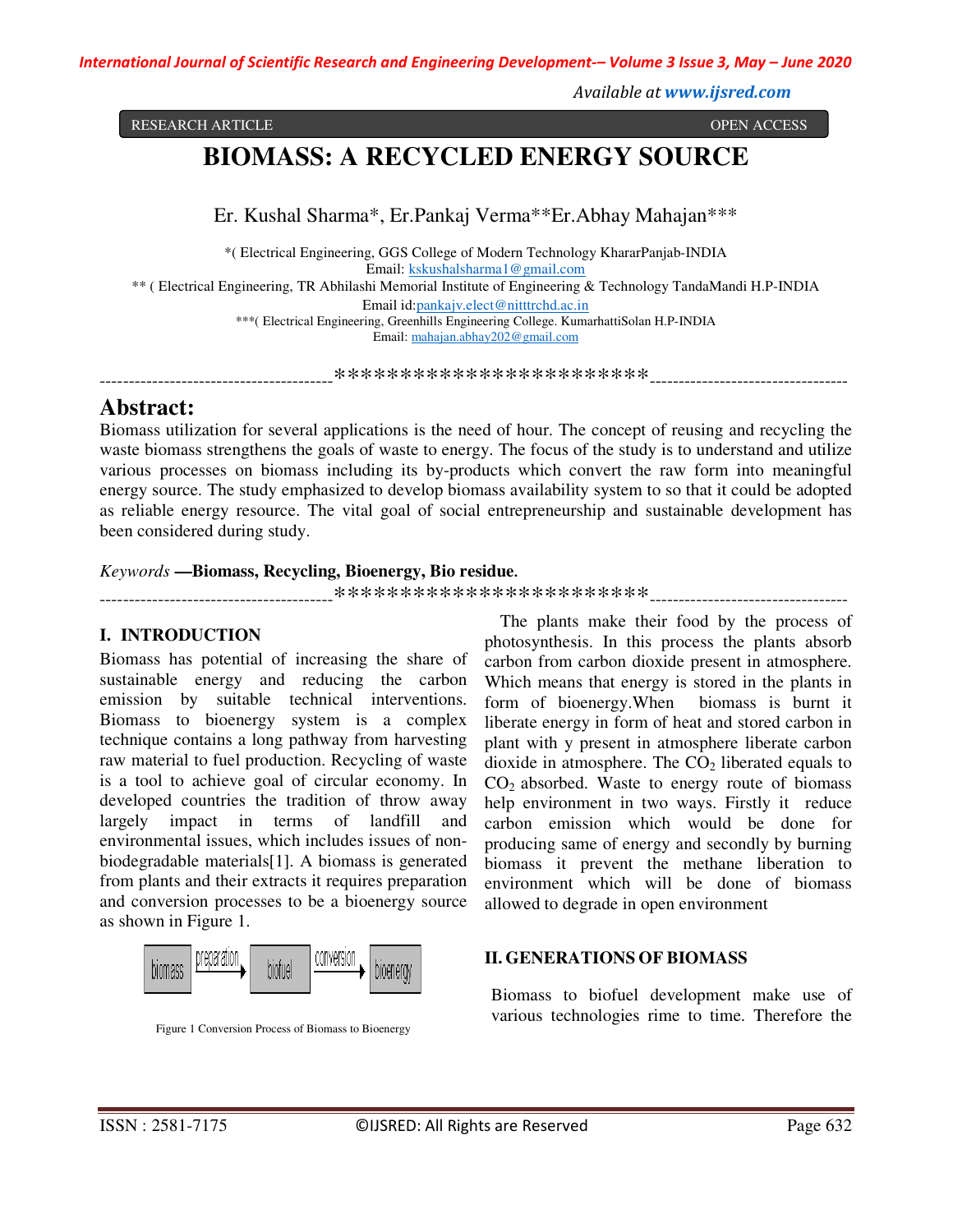## *International Journal of Scientific Research and Engineering Development-– Volume 3 Issue 3, May – June 2020 Available at www.ijsred.com*

technologies are characterized in different generations as:

- **i. First Generation Biomass:** This type of fuel is derived from the plants produced developed above the surface of the crust. Ethanol can be identified as first generation biomass developed with simple fermentation of sugar extract. Also, the production of biodiesel from the oil seed can be treated as first generation biofuel. In India, Jatropha is seen under biodiesel tracked strategy in wasteland [1].
- **ii. Second Generation Biomass:** this generation belongs to non-edible crop residue. E.g. Twigs, bushes, rice husk. Fuel production requires biochemical and thermochemical processes. The biofuel produce from these process known to be Ethanol and butaneol but these are known as Cellulosic ethanol and cellulosic butaneol.
- **iii. Third Generation Biomass:** the third generation is similar to second generation but difference is the development of technology which produce fuel and at the same time maintain feedstock. Algae is promising choice to be a fuel and feed stock.
- **iv. Fourth Generation Biomass:** in this generation we not need to convert energy to fuel and then fuel to energy. E.g. in previous generation the stored carbon in biological components of the fuel producer is converted into energy but in this generation the sun energy and directly available energies is used as fuel directly. Fourth generation requires specially designed photosynthetic microorganisms which produce photo biological solar fuels [2].

## **III. CLASSIFICATION OF BIOMASS**

On the basis of requirement of processes the biomass is designated into different types as:

**i. Primary Biomass:** The biomass directly derived from the environment around is known as primary biomass e.g wood, bark, wheat straw [3]. The agriculture residue also came under this categories. The application of such biofuel is for steam raising in industry and the places where low to medium temperature range heat is required.

- **ii. Secondary Biomass:** The remains of the processing occurred with primary biomass known to be secondary biomass e.g wood came under primary biomass and sawdust produced from this known as secondary biomass. Seed oil has been identified as primary biomass but black liquor after processing is known as secondary biomass. Such biofuels have high efficiency and used generally in high temperature industrial processes.
- **iii. Tertiary Biomass:** The byproduct remains after consumption is called as tertiary biomass. Eg. Used vegetable oil.

## **IV. PROCESSES OF BIO RESOURCES**

As discussed earlier there are various conversion processes which make biomass to be ready to use as biofuel. These processes are as under:

- i. **Combustion:** The process of direct burning of biomass to produce heat in presence of air is called combustion. The process provide desired energy for a specific work done e.g the firewood utilized in stove for cooking and heating water. The process is generally used in small boilers to produce steam in small scale industrial setups.
- ii. **Gasification:** the process of converting biomass into fuel with the help of temperature above 700 c without burning it directly in controlled oxygen environment. The hydrogen gas and carbon monoxide gas produced during process.

 $C_6H_{12}O_6 + O_2 + H_2O \rightarrow CO + CO_2 + H_2 +$ other species  $CO + H<sub>2</sub>O \rightarrow CO<sub>2</sub> + H<sub>2</sub>$  (+ small amount of heat)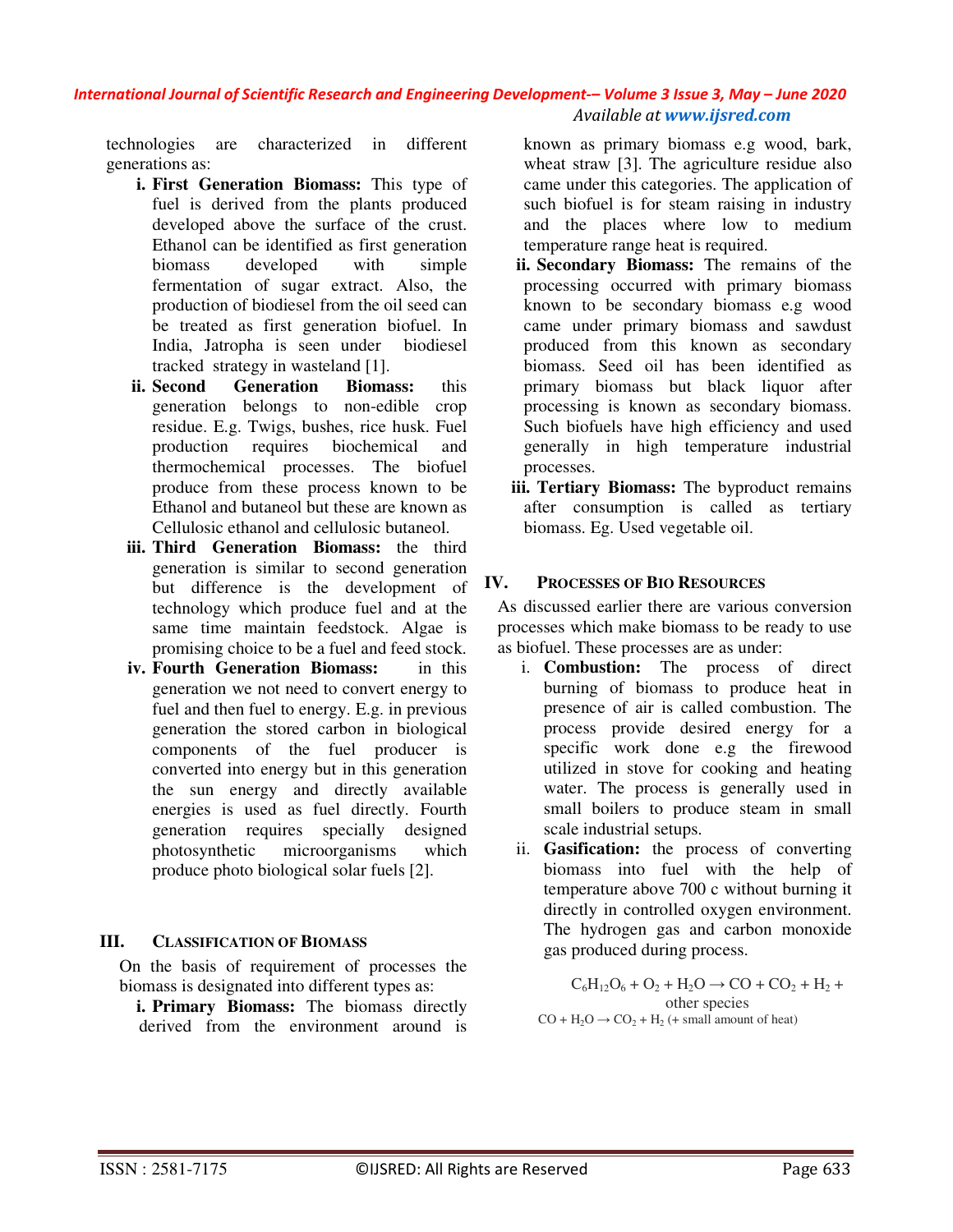*International Journal of Scientific Research and Engineering Development Development-– Volume 3 Issue 3 3, May – June 2020 Available at www.ijsred.com*



Figure 2 Biomass Processes

- iii. **Pyrolysis:** The process of thermal decomposition of biomass into biochar in low oxygen environment is called as pyrolysis. The process can utilize for production of bio oil, biochar and other gases like  $CO$ ,  $H_2$ ,  $CO_2$ . Pyrolysis should be done on remote location to reduce transportation cost and easy handling.
- iv. **Liquefaction:** this is the process to convert solid biomass in to stable hydrocarbon liquid through thermal decomposition at certain pressure.
- v. **Torrefaction:** It is process of progression of biomass to make it suitable for other energy generation processes e.g direct combustion. Generally, it is thermal degradation of organic biomass in an inert or nitrogen atmosphere under temperature range of 200–300°C, for certain time.it reduce moisture, enhance energy density, enhance heating value. decomposition of biomass into biochar in<br>low oxygen environment is called as<br>lyvolysis. The process can utilize for<br>production of bio oil, biochar and other<br>gases like CO, H<sub>2</sub>, CO<sub>2</sub>. Pyrolysis should<br>be done on remote lo quefaction: this is the process to convert<br>lid biomass in to stable hydrocarbon<br>quid through thermal decomposition at<br>rtain pressure.<br>**Developent Summer Section**: It is processes e.g direct<br>mbustion. Generally, it is therm
- vi. **Steam Explosion:**It is a bioma treatment method utilized to improve the biomass feedstock quality. This process exposes biomass to steam at temperatures between 180–240o C (1.03 – 3.45 MPa) for several minutes, followed by depressurization to ambient condition. t method utilized to improve the feedstock quality. This process<br>biomass to steam at temperatures<br> $180-240$ o C  $(1.03 - 3.45 \text{ MPa})$  for
- vii. Hydrothermal Carbonization (HTC): It is the process of coalification which is the process of coalification which<br>converts biomass into a coal-like product,

known to be hydrochar, having high carbon content with high calorific value. Such type of thermo-chemical conversion, also denoted as wet pyrolysis[5]. known to be hydrochar, having high ca<br>content with high calorific value. \;<br>type of thermo-chemical conversion,<br>denoted as wet pyrolysis[5].

viii. **Anaerobic Digestion (AD):** The process is the bacterial breakdown of organic materials in the absence of oxygen produces biogas utilize to cook food and to generate electricity. the bacterial broaterials<br>materials in the<br>produces biogas uti

#### **V. RECYCLING BIOMASS IOMASS**

#### **1. Woody Biomass**

Biomass produced from different sources like used furniture, saw industry and other sources called as woody biomass. After 2008 economic crises the use of secondhand used items which use the pathway of recycling and reusing is increased, which help to reduce green house emission in the atmosphere. The recycling of woody biomass requires a small chemical Biomass produced from different sources<br>like used furniture, saw industry and other<br>sources called as woody biomass. After<br>2008 economic crises the use of<br>secondhand used items which use the<br>pathway of recycling and reusin

|                                                                                                                                            | <b>WO</b><br>OD<br><b>BIO</b><br><b>MAS</b><br>S | <b>Wood Extracts</b> | Forest                      |  |  |  |
|--------------------------------------------------------------------------------------------------------------------------------------------|--------------------------------------------------|----------------------|-----------------------------|--|--|--|
|                                                                                                                                            |                                                  | <b>From FOREST</b>   | Plantation                  |  |  |  |
|                                                                                                                                            |                                                  | <b>AND</b>           | <b>Rotation</b> trees       |  |  |  |
|                                                                                                                                            |                                                  | <b>PLANTATION</b>    | Complete tree Extracts      |  |  |  |
|                                                                                                                                            |                                                  |                      | Whole tree                  |  |  |  |
|                                                                                                                                            |                                                  | Byproduct of         | <b>Byproduct of Edgings</b> |  |  |  |
|                                                                                                                                            |                                                  | WOOD-                | Wood shavings               |  |  |  |
|                                                                                                                                            |                                                  | <b>PRODUCTS</b>      | Grating dust                |  |  |  |
|                                                                                                                                            |                                                  |                      | Saw dust                    |  |  |  |
|                                                                                                                                            |                                                  |                      | By-products in Board        |  |  |  |
|                                                                                                                                            |                                                  |                      | making Process              |  |  |  |
|                                                                                                                                            |                                                  |                      | By-products of Plywood      |  |  |  |
|                                                                                                                                            |                                                  |                      | Cork production by-         |  |  |  |
|                                                                                                                                            |                                                  |                      | products                    |  |  |  |
|                                                                                                                                            |                                                  | <b>RECYCLED</b>      | Flattening wood             |  |  |  |
|                                                                                                                                            |                                                  | <b>WOOD</b>          | Construction extracts wood  |  |  |  |
|                                                                                                                                            |                                                  |                      | Bulkwood waste              |  |  |  |
|                                                                                                                                            |                                                  |                      | Paper Extract               |  |  |  |
| esses. The Different sources with examples are<br>ı Table                                                                                  |                                                  |                      |                             |  |  |  |
| <b>Herbaceous biomass:</b> This type of biomass<br>usually contains agricultural extracts such as<br>cones, leaves and stems in which size |                                                  |                      |                             |  |  |  |

Table 1. SOURCE OF W OODY BIOMASS

processes. The Different sources with examples are given Table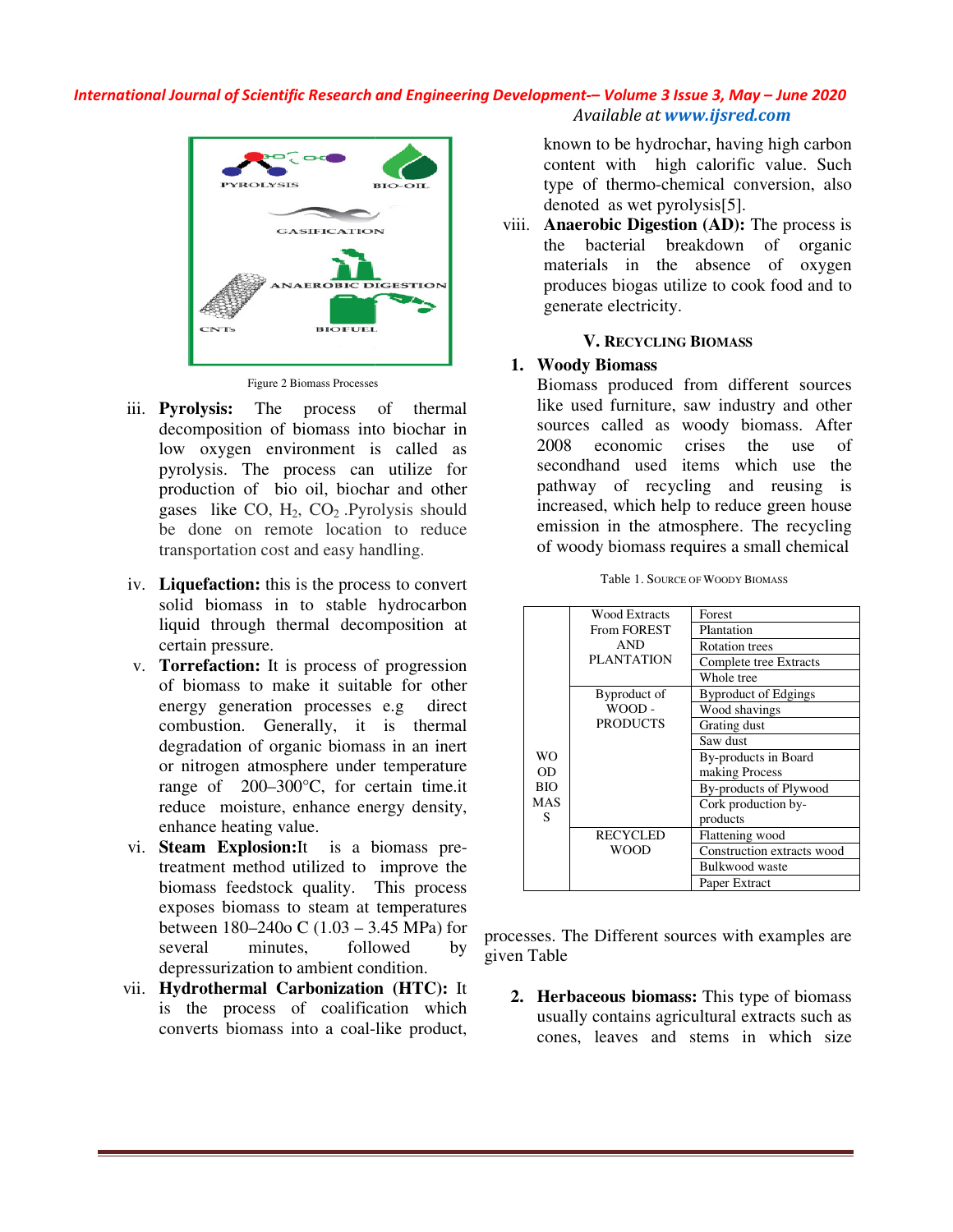#### *International Journal of Scientific Research and Engineering Development-– Volume 3 Issue 3, May – June 2020 Available at www.ijsred.com*

reduction is required, so as to increase the bulk density of the biomass [6]. The sources of herbaceous biomass are as shown in Table 2.

| Herbaceous | Energy crops       | <b>Grass Extracts</b>      |
|------------|--------------------|----------------------------|
| biomass    |                    | cereal crops waste         |
|            | Agricultural waste | Straw of wheat             |
|            | Agro-industrial    | <b>Bagasse</b>             |
|            | waste              | <b>By-products Textile</b> |
|            |                    | industry                   |
|            | Residue            | recycled clothes           |
|            |                    | Old insulation             |
|            |                    | material                   |

TABLE 2. BIOMASS PRODUCED BY HERBACEOUS PLATS

**3. Biomass from fruits and seeds**: The sources of such biomass are of same as herbaceous biomass but produces biofuel could be in the form of solids and oils. The process of gasification and wet pyrolysis may be employed for production of fuel as in Table 3.

| fruits        | Fruit crops           | Grain                  |
|---------------|-----------------------|------------------------|
| and           | Agricultural waste    | stones                 |
| seed          |                       | Coco shells            |
| <b>Biomas</b> |                       | Rice husks             |
|               | Agro-industrial waste | Oil extracts           |
|               |                       | Brewery by-products    |
|               |                       | starch by-products     |
|               | Residue               | vegetable oil Extracts |

| TABLE 3. BIOMASS FROM SEEDS AND FRUITS |
|----------------------------------------|
|----------------------------------------|

**4. Miscellaneous Source:**The byproduct of several industrial applications, agricultural byproduct kitchen waste cab be a source of biomass. The processing technique for different source should be applied accordingly. Here ae have various sources which produce biomass as byproduct.

| Miscellaneous | Animal Excreta | Cow dung          |
|---------------|----------------|-------------------|
| /mixtures     |                | <b>Bio Manure</b> |
|               |                | Poultry waste     |
|               | Horticultural  | Prooning          |
|               | Product        |                   |
|               | Landscape      | Road side green   |
|               | management by- | bush              |
|               | products       | Protected areas   |

|                                   | management by-<br>products |
|-----------------------------------|----------------------------|
| Agro-industrial<br>waste products | abattoir by-<br>products   |
|                                   | bio-sludge                 |
| End use material                  | kitchen waste              |
|                                   | Sewage sludge              |
|                                   | Bone meal                  |

#### **VI. BIOMASS AVAILABILITY MANAGEMENT**

Biomass is an important component to achieve waste to energy goals. India is one of the fastest growing economy in the world with world  $2<sup>nd</sup>$  largest population. The energy demand of the nation increases with its development. India is also a big importer of energy and spent large amount of money on that. Biomass could be source of opportunity to fulfill energy requirement but before that the sector has to supply continuous supply to be a faith full source. The main aim of this study to achieve the vital goal of biomass energy resource utilization and waste management. The study provides the opportunity of entrepreneurship and employability to maintain the supply chain for biofuel industry. The system requires target strategies as the main feeder to the biofuel are not continuous supplying systems, and for being a reliable source the product supply should be uninterested. Accordingly, there should be two supply system, one of them is dedicated energy crop provide raw material for biofuel production. This could be seed crop or bushes which provide woody or herbaceous biomass with minimum grown time and second feeder is recycled system in which recycled biomass from forestry, municipal waste, wood processing industry should be derived. The wetbiomass, organic waste can be use for production of biogas which uplift the rural economy and solve waste disposal problem.

## **VII. CONCLUSION:**